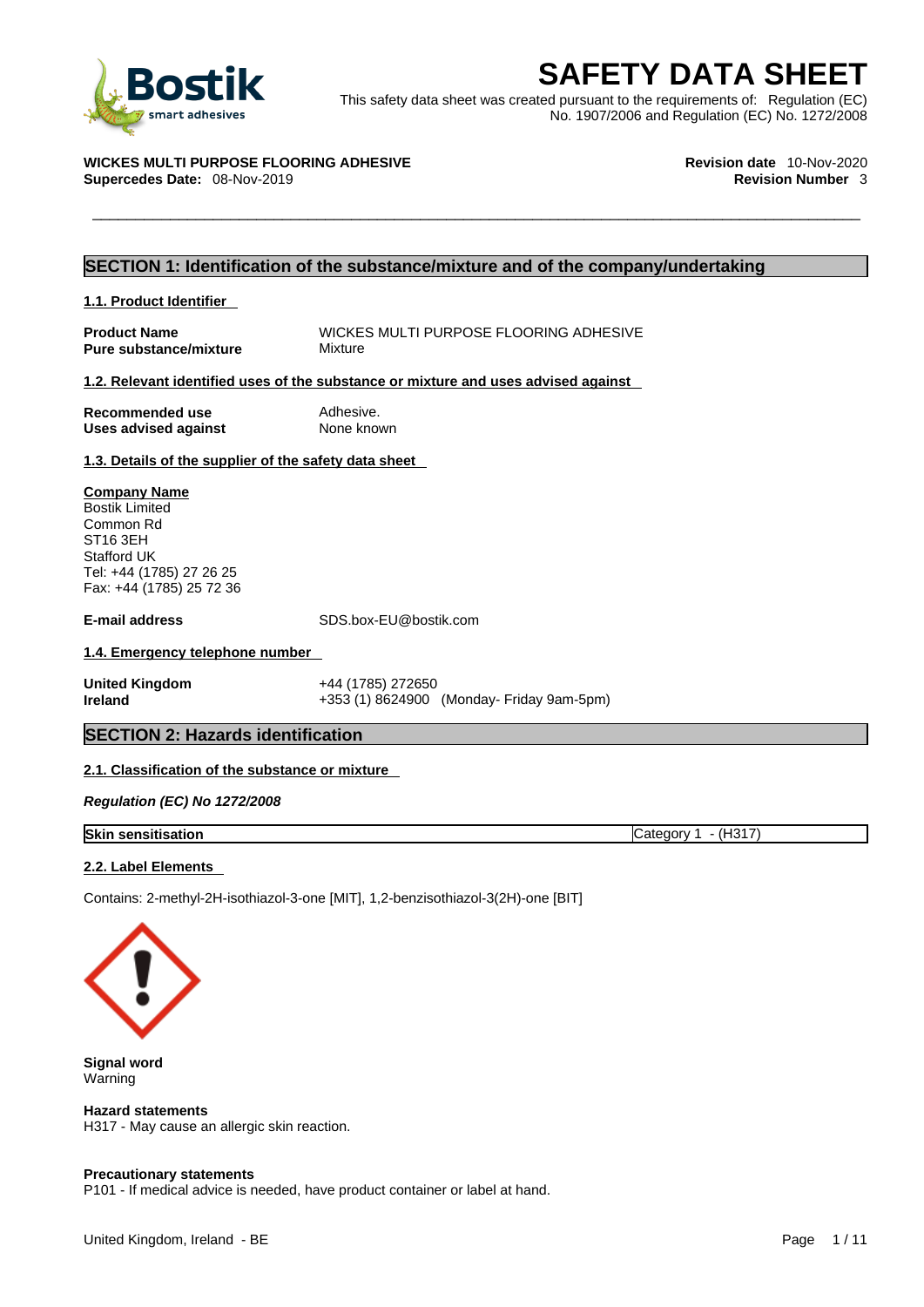\_\_\_\_\_\_\_\_\_\_\_\_\_\_\_\_\_\_\_\_\_\_\_\_\_\_\_\_\_\_\_\_\_\_\_\_\_\_\_\_\_\_\_\_\_\_\_\_\_\_\_\_\_\_\_\_\_\_\_\_\_\_\_\_\_\_\_\_\_\_\_\_\_\_\_\_\_\_\_\_\_\_\_\_\_\_\_\_\_ **WICKES MULTI PURPOSE FLOORING ADHESIVE Revision date** 10-Nov-2020 **Supercedes Date:** 08-Nov-2019 **Revision Number** 3

### P102 - Keep out of reach of children.

P261 - Avoid breathing vapours.

P280 - Wear protective gloves and eye/face protection.

P302 + P352 - IF ON SKIN: Wash with plenty of water and soap.

P501 - Dispose of contents/ container to an approved waste disposal plant.

## **2.3. Other Hazards**

No information available

## **PBT & vPvB**

This mixture contains no substance considered to be persistent, bioaccumulating or toxic (PBT). This mixture contains no substance considered to be very persistent nor very bioaccumulating (vPvB).

## **SECTION 3: Composition/information on ingredients**

## **3.1 Substances**

Not applicable

## **3.2 Mixtures**

| <b>Chemical name</b>     | EC No.    | <b>CAS No</b> | Weight-%        | <b>Classification</b>  | <b>Specific</b>     | <b>REACH</b>        |
|--------------------------|-----------|---------------|-----------------|------------------------|---------------------|---------------------|
|                          |           |               |                 | according to           | concentration limit | <b>Registration</b> |
|                          |           |               |                 | <b>Regulation (EC)</b> | (SCL)               | <b>Number</b>       |
|                          |           |               |                 | No. 1272/2008          |                     |                     |
|                          |           |               |                 | [CLP]                  |                     |                     |
| 1,2-benzisothiazol-3(2H) | 220-120-9 | 2634-33-5     | $0.0015 - 0.01$ | Acute Tox. 4           | Skin Sens. 1::      | 01-2120761540-      |
| -one [BIT]               |           |               |                 | (H302)                 | $C = 0.05%$         | 60-XXXX             |
|                          |           |               |                 | Skin Irrit. 2          |                     |                     |
|                          |           |               |                 | (H315)                 |                     |                     |
|                          |           |               |                 | Eye Dam. 1             |                     |                     |
|                          |           |               |                 | (H318)                 |                     |                     |
|                          |           |               |                 | Skin Sens. 1           |                     |                     |
|                          |           |               |                 | (H317)                 |                     |                     |
|                          |           |               |                 | Aquatic Acute 1        |                     |                     |
|                          |           |               |                 | (H400)                 |                     |                     |
|                          |           |               |                 | Acute Tox. 2           |                     |                     |
|                          |           |               |                 | (H330)                 |                     |                     |
|                          |           |               |                 | Aquatic Chronic        |                     |                     |
|                          |           |               |                 | 2(H411)                |                     |                     |
|                          |           |               |                 | (M Factor Acute        |                     |                     |
|                          |           |               |                 | $=1)$                  |                     |                     |
| 2-methyl-2H-isothiazol-3 | 220-239-6 | 2682-20-4     | $0.0015 - 0.01$ | Skin Corr. 1B          | Skin Sens. 1::      | 01-2120764690-      |
| -one [MIT]               |           |               |                 | (H314)                 | C>=0.0015%          | 50-xxxx             |
|                          |           |               |                 | Eye Dam. 1             |                     |                     |
|                          |           |               |                 | (H318)                 |                     |                     |
|                          |           |               |                 | Skin Sens. 1A          |                     |                     |
|                          |           |               |                 | (H317)                 |                     |                     |
|                          |           |               |                 | Acute Tox. 3           |                     |                     |
|                          |           |               |                 | (H301)                 |                     |                     |
|                          |           |               |                 | Acute Tox. 3           |                     |                     |
|                          |           |               |                 | (H311)                 |                     |                     |
|                          |           |               |                 | Acute Tox. 2           |                     |                     |
|                          |           |               |                 | (H330)                 |                     |                     |
|                          |           |               |                 | <b>Aquatic Acute 1</b> |                     |                     |
|                          |           |               |                 | (H400)                 |                     |                     |
|                          |           |               |                 | Aquatic Chronic        |                     |                     |
|                          |           |               |                 | 1 (H410)               |                     |                     |
|                          |           |               |                 | (M Factor Acute        |                     |                     |
|                          |           |               |                 | $=10$                  |                     |                     |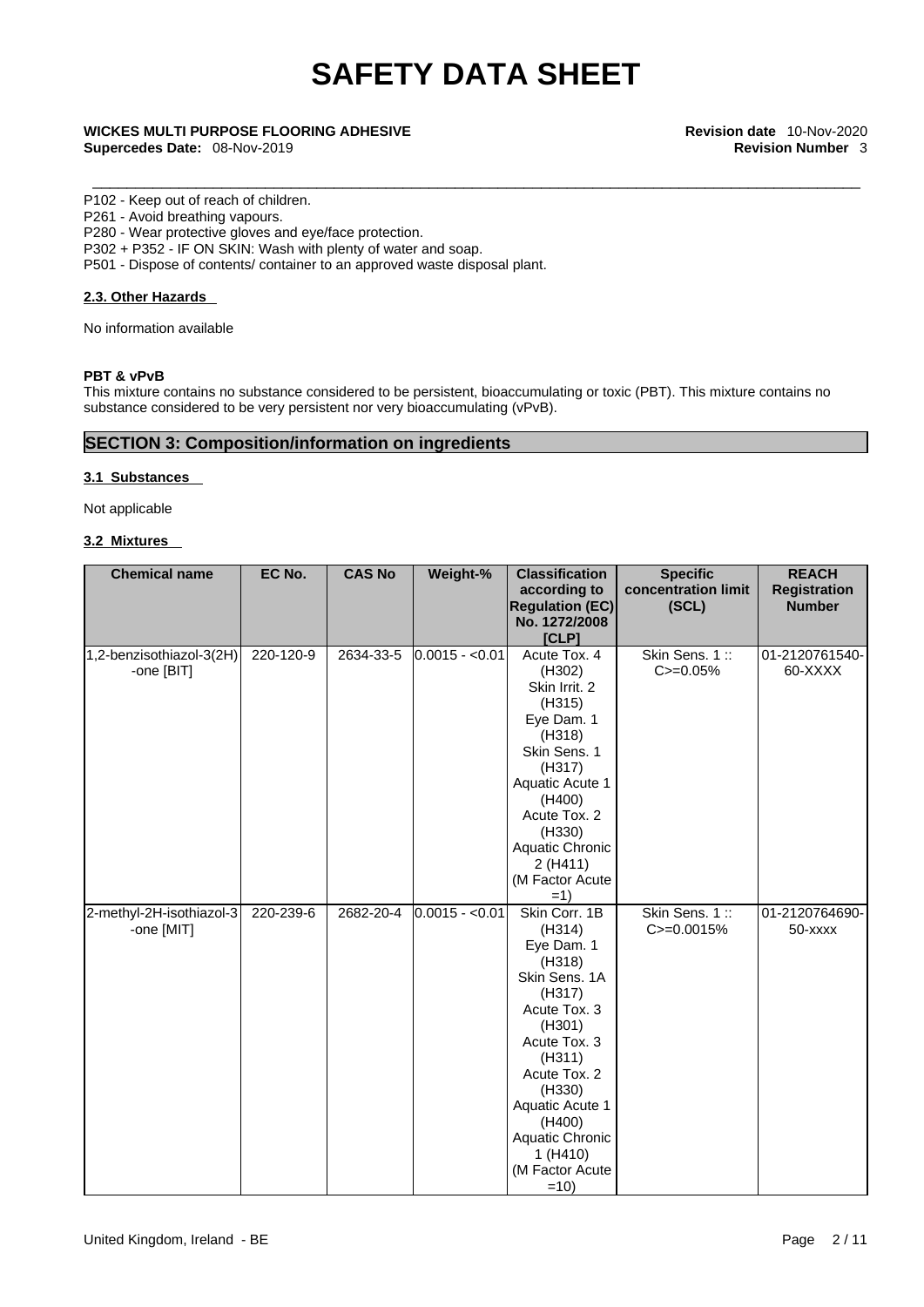## \_\_\_\_\_\_\_\_\_\_\_\_\_\_\_\_\_\_\_\_\_\_\_\_\_\_\_\_\_\_\_\_\_\_\_\_\_\_\_\_\_\_\_\_\_\_\_\_\_\_\_\_\_\_\_\_\_\_\_\_\_\_\_\_\_\_\_\_\_\_\_\_\_\_\_\_\_\_\_\_\_\_\_\_\_\_\_\_\_ **WICKES MULTI PURPOSE FLOORING ADHESIVE Revision date** 10-Nov-2020 **Supercedes Date:** 08-Nov-2019 **Revision Number** 3

## **Full text of H- and EUH-phrases: see section 16**

This product does not contain candidate substances of very high concern at a concentration >=0.1% (Regulation (EC) No. 1907/2006 (REACH), Article 59)

| <b>SECTION 4: First aid measures</b>                       |                                                                                                                                          |  |  |
|------------------------------------------------------------|------------------------------------------------------------------------------------------------------------------------------------------|--|--|
| 4.1. Description of first aid measures                     |                                                                                                                                          |  |  |
| <b>General advice</b>                                      | Show this safety data sheet to the doctor in attendance.                                                                                 |  |  |
| <b>Inhalation</b>                                          | Remove to fresh air. IF exposed or concerned: Get medical advice/attention.                                                              |  |  |
| Eye contact                                                | Rinse thoroughly with plenty of water for at least 15 minutes, lifting lower and upper<br>eyelids. Consult a doctor.                     |  |  |
| <b>Skin contact</b>                                        | Wash with soap and water. May cause an allergic skin reaction. In the case of skin<br>irritation or allergic reactions see a doctor.     |  |  |
| Ingestion                                                  | Clean mouth with water. Do NOT induce vomiting. Drink 1 or 2 glasses of water. Never<br>give anything by mouth to an unconscious person. |  |  |
|                                                            | 4.2. Most important symptoms and effects, both acute and delayed                                                                         |  |  |
| <b>Symptoms</b>                                            | Itching. Rashes. Hives.                                                                                                                  |  |  |
|                                                            | 4.3. Indication of any immediate medical attention and special treatment needed                                                          |  |  |
| <b>Note to doctors</b>                                     | May cause sensitisation in susceptible persons. Treat symptomatically.                                                                   |  |  |
| <b>SECTION 5: Firefighting measures</b>                    |                                                                                                                                          |  |  |
| 5.1. Extinguishing media                                   |                                                                                                                                          |  |  |
| Suitable extinguishing media                               | Use extinguishing measures that are appropriate to local circumstances and the<br>surrounding environment.                               |  |  |
| Unsuitable extinguishing media                             | Full water jet. Do not scatter spilled material with high pressure water streams.                                                        |  |  |
| 5.2. Special hazards arising from the substance or mixture |                                                                                                                                          |  |  |
| chemical                                                   | Specific hazards arising from the Product is or contains a sensitiser. May cause sensitisation by skin contact.                          |  |  |
| <b>Hazardous combustion products</b>                       | Carbon dioxide (CO2).                                                                                                                    |  |  |
| 5.3. Advice for firefighters                               |                                                                                                                                          |  |  |
| Special protective equipment for                           | Firefighters should wear self-contained breathing apparatus and full firefighting turnout                                                |  |  |

gear. Use personal protection equipment.

## **SECTION 6: Accidental release measures**

### **6.1. Personal precautions, protective equipment and emergency procedures**

**fire-fighters**

**Personal precautions** Avoid contact with skin, eyes or clothing. Ensure adequate ventilation. Use personal protective equipment as required. Evacuate personnel to safe areas. Keep people away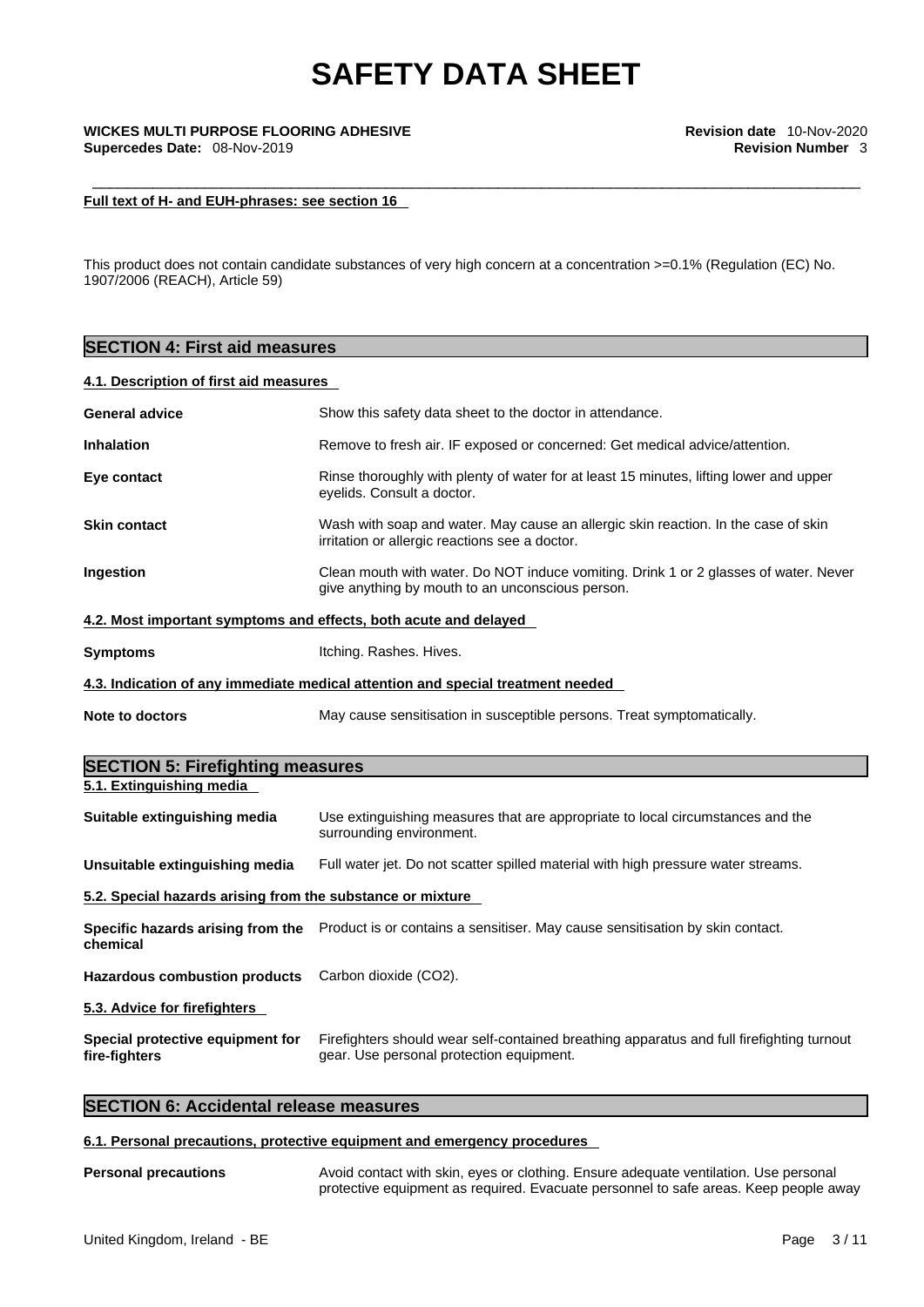|                                                           | from and upwind of spill/leak.                                                                                                                              |
|-----------------------------------------------------------|-------------------------------------------------------------------------------------------------------------------------------------------------------------|
| <b>Other information</b>                                  | Ventilate the area. Prevent further leakage or spillage if safe to do so.                                                                                   |
| For emergency responders                                  | Use personal protection recommended in Section 8.                                                                                                           |
| 6.2. Environmental precautions                            |                                                                                                                                                             |
| <b>Environmental precautions</b>                          | Do not flush into surface water or sanitary sewer system. Do not allow to enter into<br>soil/subsoil. See Section 12 for additional Ecological Information. |
| 6.3. Methods and material for containment and cleaning up |                                                                                                                                                             |
| <b>Methods for containment</b>                            | Use a non-combustible material like vermiculite, sand or earth to soak up the product<br>and place into a container for later disposal.                     |
| Methods for cleaning up                                   | Take up mechanically, placing in appropriate containers for disposal.                                                                                       |
| 6.4. Reference to other sections                          |                                                                                                                                                             |
| Reference to other sections                               | See section 8 for more information. See section 13 for more information.                                                                                    |
|                                                           |                                                                                                                                                             |

## **SECTION 7: Handling and storage**

## **7.1. Precautions for safe handling**

| Advice on safe handling                                           | Handle in accordance with good industrial hygiene and safety practice. Avoid contact<br>with skin, eyes or clothing. Ensure adequate ventilation. In case of insufficient ventilation,                                        |
|-------------------------------------------------------------------|-------------------------------------------------------------------------------------------------------------------------------------------------------------------------------------------------------------------------------|
|                                                                   | wear suitable respiratory equipment. Do not eat, drink or smoke when using this product.<br>Take off contaminated clothing and wash it before reuse.                                                                          |
| General hygiene considerations                                    | Handle in accordance with good industrial hygiene and safety practice. Do not eat, drink<br>or smoke when using this product. Wash thoroughly after handling. Take off all<br>contaminated clothing and wash it before reuse. |
| 7.2. Conditions for safe storage, including any incompatibilities |                                                                                                                                                                                                                               |
| <b>Storage Conditions</b>                                         | Keep containers tightly closed in a dry, cool and well-ventilated place. Store locked up.<br>Keep out of the reach of children.                                                                                               |
| 7.3. Specific end use(s)                                          |                                                                                                                                                                                                                               |
| <b>Specific Use(s)</b><br>Adhesive.                               |                                                                                                                                                                                                                               |
|                                                                   | Risk Management Methods (RMM) The information required is contained in this Safety Data Sheet.                                                                                                                                |
| <b>Other information</b>                                          | Observe technical data sheet.                                                                                                                                                                                                 |
|                                                                   |                                                                                                                                                                                                                               |

## **SECTION 8: Exposure controls/personal protection**

## **8.1. Control parameters**

## **Exposure Limits**

| <b>Chemical name</b> | <b>European Union</b> | <b>Ireland</b>            | <b>United Kingdom</b>     |
|----------------------|-----------------------|---------------------------|---------------------------|
| Limestone            |                       | TWA: $10 \text{ mg/m}^3$  | TWA: $10 \text{ mg/m}^3$  |
| 1317-65-3            |                       | TWA: $4 \text{ mg/m}^3$   | TWA: $4 \text{ mg/m}^3$   |
|                      |                       | STEL: $30 \text{ mg/m}^3$ | STEL: $30 \text{ mg/m}^3$ |
|                      |                       | STEL: $12 \text{ ma/m}^3$ | STEL: $12 \text{ ma/m}^3$ |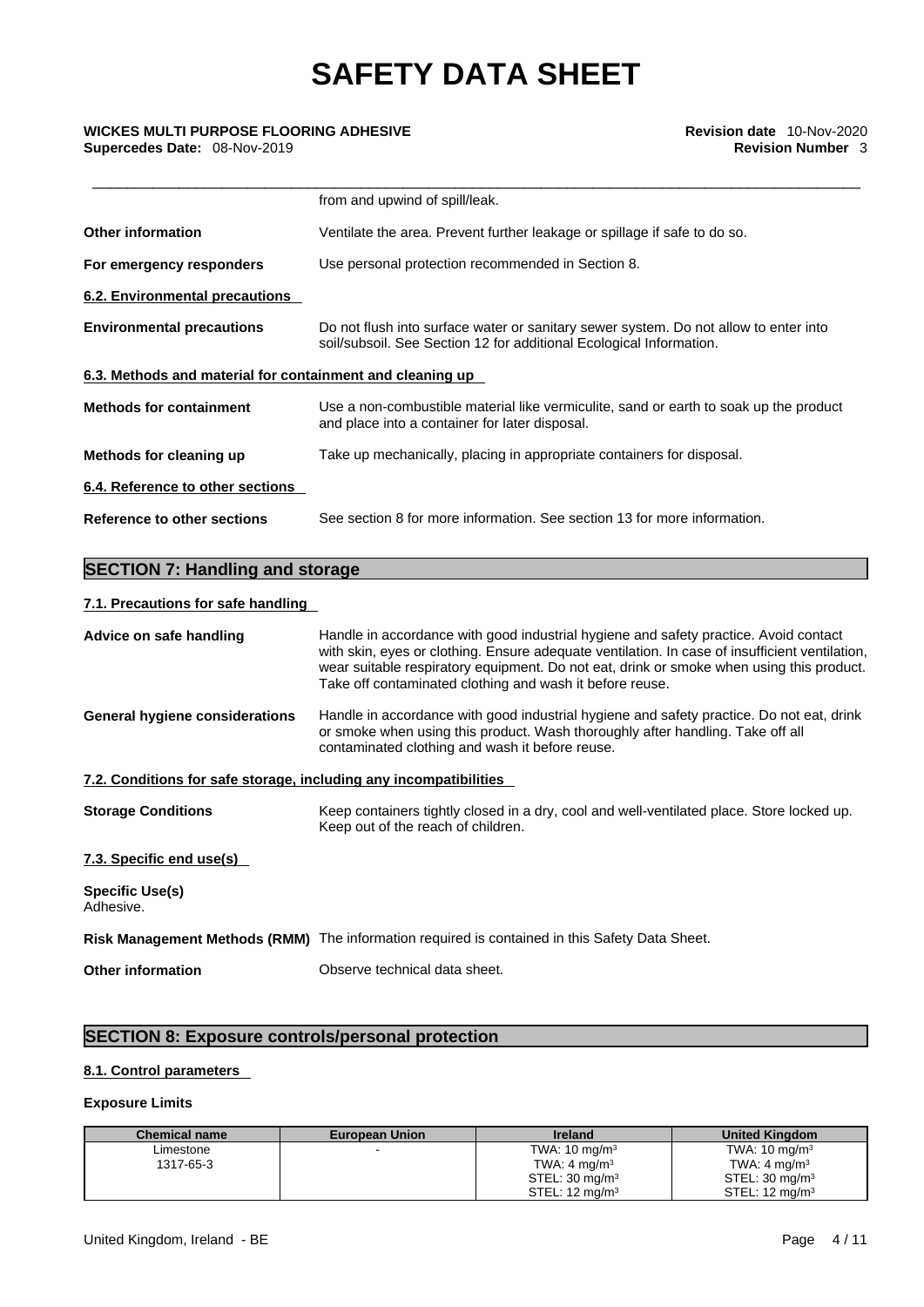**Supercedes Date:** 08-Nov-2019 **Revision Number** 3

# \_\_\_\_\_\_\_\_\_\_\_\_\_\_\_\_\_\_\_\_\_\_\_\_\_\_\_\_\_\_\_\_\_\_\_\_\_\_\_\_\_\_\_\_\_\_\_\_\_\_\_\_\_\_\_\_\_\_\_\_\_\_\_\_\_\_\_\_\_\_\_\_\_\_\_\_\_\_\_\_\_\_\_\_\_\_\_\_\_ **WICKES MULTI PURPOSE FLOORING ADHESIVE Revision date** 10-Nov-2020

| .                                                                                                               |  | . |
|-----------------------------------------------------------------------------------------------------------------|--|---|
| the contract of the contract of the contract of the contract of the contract of the contract of the contract of |  |   |

## **Derived No Effect Level (DNEL)** No information available

| <b>Derived No Effect Level (DNEL)</b><br>1,2-benzisothiazol-3(2H)-one [BIT] (2634-33-5) |            |                       |  |  |
|-----------------------------------------------------------------------------------------|------------|-----------------------|--|--|
|                                                                                         |            |                       |  |  |
| worker<br>Long term<br>Systemic health effects                                          | Inhalation | $6.81 \text{ mg/m}^3$ |  |  |
| worker<br>Long term<br>Systemic health effects                                          | Dermal     | $0.966$ mg/kg bw/d    |  |  |

| <b>Derived No Effect Level (DNEL)</b>            |                |                                   |               |  |
|--------------------------------------------------|----------------|-----------------------------------|---------------|--|
| 1,2-benzisothiazol-3(2H)-one [BIT] (2634-33-5)   |                |                                   |               |  |
| <b>Type</b>                                      | Exposure route | Derived No Effect Level<br>(DNEL) | Safety factor |  |
| Consumer<br>Long term<br>Systemic health effects | Inhalation     | $1.2 \text{ mg/m}^3$              |               |  |
| Consumer<br>Long term<br>Systemic health effects | Dermal         | $0.345$ mg/kg bw/d                |               |  |

## **Predicted No Effect Concentration** No information available. **(PNEC)**

| <b>Predicted No Effect Concentration (PNEC)</b> |                                          |
|-------------------------------------------------|------------------------------------------|
| 1,2-benzisothiazol-3(2H)-one [BIT] (2634-33-5)  |                                          |
| Environmental compartment                       | Predicted No Effect Concentration (PNEC) |
| Freshwater                                      | $4.03 \mu g/l$                           |
| Marine water                                    | $0.403 \mu q/l$                          |
| Sewage treatment plant                          | $1.03$ mg/                               |
| Freshwater sediment                             | 49.9 µg/l                                |
| Marine sediment                                 | 4.99 µg/l                                |
| Soil                                            | 3 mg/kg dry weight                       |

## **8.2. Exposure controls**

| <b>Engineering controls</b>                               | Ensure adequate ventilation, especially in confined areas.                                                                                                                                                                       |
|-----------------------------------------------------------|----------------------------------------------------------------------------------------------------------------------------------------------------------------------------------------------------------------------------------|
| <b>Personal Protective Equipment</b>                      |                                                                                                                                                                                                                                  |
| <b>Eye/face protection</b>                                | Wear safety glasses with side shields (or goggles). Avoid contact with eyes. Eye<br>protection must conform to standard EN 166.                                                                                                  |
| <b>Hand protection</b>                                    | Wear protective gloves. Gloves must conform to standard EN 374. Ensure that the<br>breakthrough time of the glove material is not exceeded. Refer to glove supplier for<br>information on breakthrough time for specific gloves. |
| Skin and body protection<br><b>Respiratory protection</b> | Wear protective gloves and protective clothing. Avoid contact with skin, eyes or clothing.<br>During spraying wear suitable respiratory equipment.                                                                               |
|                                                           |                                                                                                                                                                                                                                  |

**Environmental exposure controls** No information available.

## **SECTION 9: Physical and chemical properties**

**9.1. Information on basic physical and chemical properties**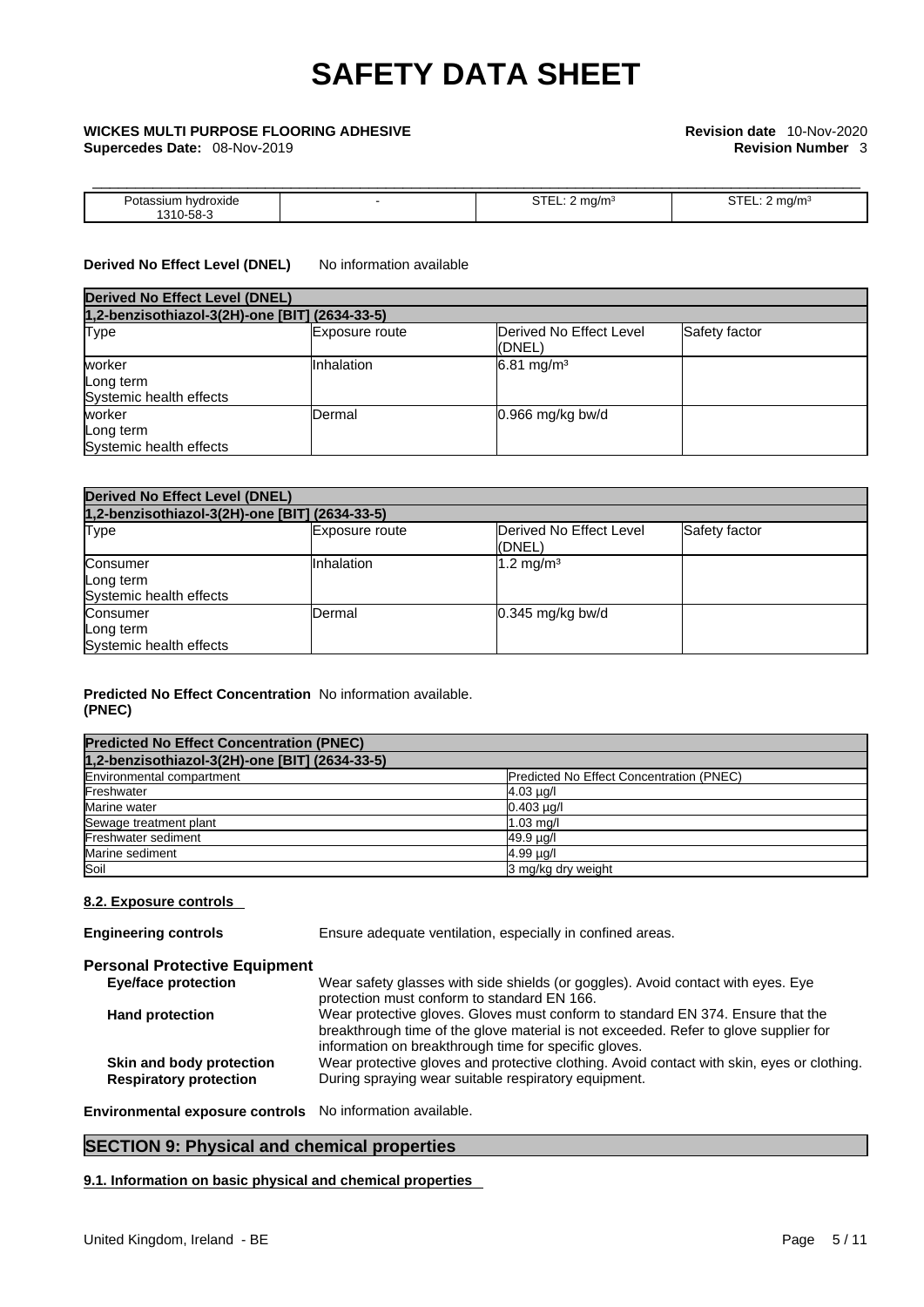## \_\_\_\_\_\_\_\_\_\_\_\_\_\_\_\_\_\_\_\_\_\_\_\_\_\_\_\_\_\_\_\_\_\_\_\_\_\_\_\_\_\_\_\_\_\_\_\_\_\_\_\_\_\_\_\_\_\_\_\_\_\_\_\_\_\_\_\_\_\_\_\_\_\_\_\_\_\_\_\_\_\_\_\_\_\_\_\_\_ **WICKES MULTI PURPOSE FLOORING ADHESIVE Revision date** 10-Nov-2020 **Supercedes Date:** 08-Nov-2019 **Revision Number** 3

| <b>Physical state</b>                                       | Liquid                      |                                           |
|-------------------------------------------------------------|-----------------------------|-------------------------------------------|
| Appearance                                                  | Paste                       |                                           |
| <b>Colour</b>                                               | <b>Brown</b>                |                                           |
| <b>Odour</b>                                                | Organic                     |                                           |
| <b>Odour threshold</b>                                      | No information available    |                                           |
| <b>Property</b>                                             | <b>Values</b>               | Remarks • Method                          |
| рH                                                          | 8 10                        |                                           |
| Melting point / freezing point                              | No data available           |                                           |
| Boiling point / boiling range                               | 100                         |                                           |
| <b>Flash point</b>                                          | > 80                        |                                           |
| <b>Evaporation rate</b>                                     | No data available           |                                           |
| <b>Flammability (solid, gas)</b>                            | Not applicable for liquids. |                                           |
| <b>Flammability Limit in Air</b>                            |                             |                                           |
| Upper flammability or explosive No data available           |                             |                                           |
| <b>limits</b>                                               |                             |                                           |
| Lower flammability or explosive No data available<br>limits |                             |                                           |
| Vapour pressure                                             | No data available           |                                           |
| <b>Relative vapour density</b>                              | No data available           |                                           |
| <b>Relative density</b>                                     | 1.27                        |                                           |
| <b>Water solubility</b>                                     | Miscible in water           |                                           |
| Solubility(ies)                                             | No data available           |                                           |
| <b>Partition coefficient</b>                                | No data available           |                                           |
| <b>Autoignition temperature</b>                             | No data available           |                                           |
| <b>Decomposition temperature</b>                            | No data available           |                                           |
| <b>Kinematic viscosity</b>                                  | No data available           |                                           |
| <b>Dynamic viscosity</b>                                    | 89000 mPas                  | @ 23 °C                                   |
| <b>Explosive properties</b>                                 | No data available           |                                           |
| <b>Oxidising properties</b>                                 | No data available           |                                           |
|                                                             |                             |                                           |
| 9.2. Other information                                      |                             |                                           |
| Solid content (%)                                           | No information available    |                                           |
| <b>VOC Content (%)</b>                                      | $< 5$ g/L                   | Directive 2004/42/EC on the limitation of |
| <b>Density</b>                                              | No information available    | emissions of volatile organic compounds   |

## **SECTION 10: Stability and reactivity**

**10.1. Reactivity** 

| Reactivity                                                                                      | No information available.       |  |  |
|-------------------------------------------------------------------------------------------------|---------------------------------|--|--|
| 10.2. Chemical stability                                                                        |                                 |  |  |
| <b>Stability</b>                                                                                | Stable under normal conditions. |  |  |
| <b>Explosion data</b><br>Sensitivity to mechanical<br>impact<br>Sensitivity to static discharge | None.<br>None.                  |  |  |
| 10.3. Possibility of hazardous reactions                                                        |                                 |  |  |
| <b>Possibility of hazardous reactions</b> None under normal processing.                         |                                 |  |  |
| 10.4. Conditions to avoid                                                                       |                                 |  |  |
|                                                                                                 |                                 |  |  |

**Conditions to avoid** None known based on information supplied.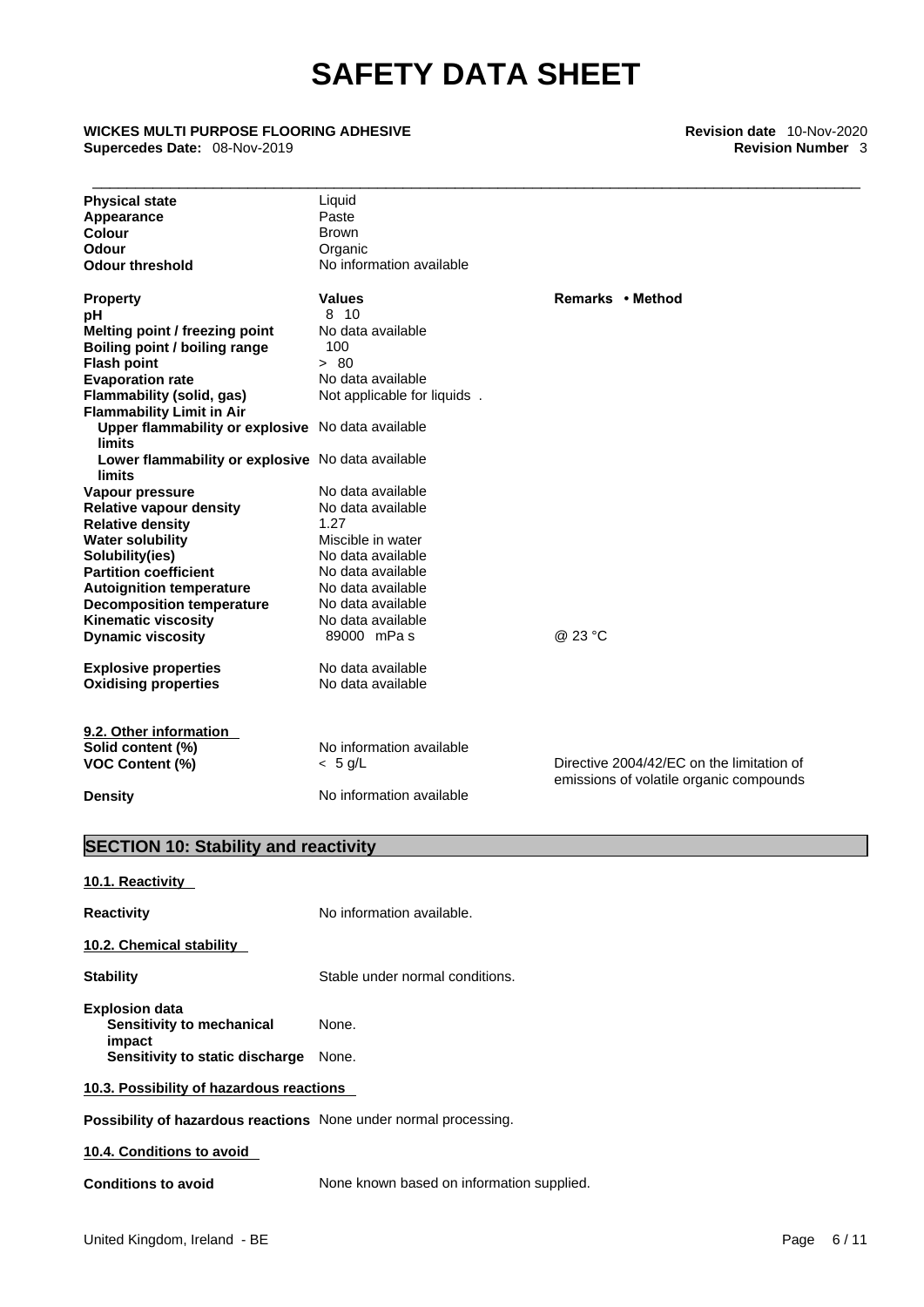\_\_\_\_\_\_\_\_\_\_\_\_\_\_\_\_\_\_\_\_\_\_\_\_\_\_\_\_\_\_\_\_\_\_\_\_\_\_\_\_\_\_\_\_\_\_\_\_\_\_\_\_\_\_\_\_\_\_\_\_\_\_\_\_\_\_\_\_\_\_\_\_\_\_\_\_\_\_\_\_\_\_\_\_\_\_\_\_\_ **WICKES MULTI PURPOSE FLOORING ADHESIVE Revision date** 10-Nov-2020 **Supercedes Date:** 08-Nov-2019 **Revision Number** 3

| 10.5. Incompatible materials                 |                                                      |  |  |  |  |
|----------------------------------------------|------------------------------------------------------|--|--|--|--|
| Incompatible materials                       | None known based on information supplied.            |  |  |  |  |
| 10.6. Hazardous decomposition products       |                                                      |  |  |  |  |
| <b>Hazardous decomposition</b><br>products   | Carbon monoxide. Carbon dioxide (CO2). Hydrocarbons. |  |  |  |  |
| <b>SECTION 11: Toxicological information</b> |                                                      |  |  |  |  |
| 11.1. Information on toxicological effects   |                                                      |  |  |  |  |
| Information on likely routes of exposure     |                                                      |  |  |  |  |
| <b>Product Information</b>                   |                                                      |  |  |  |  |

|                                                                              | <b>Inhalation</b>   | Based on available data, the classification criteria are not met.                                                                                                                                                                 |  |  |
|------------------------------------------------------------------------------|---------------------|-----------------------------------------------------------------------------------------------------------------------------------------------------------------------------------------------------------------------------------|--|--|
|                                                                              | Eye contact         | Based on available data, the classification criteria are not met.                                                                                                                                                                 |  |  |
|                                                                              | <b>Skin contact</b> | May cause sensitisation by skin contact. Specific test data for the substance or mixture<br>is not available. Repeated or prolonged skin contact may cause allergic reactions with<br>susceptible persons. (based on components). |  |  |
|                                                                              | Ingestion           | Based on available data, the classification criteria are not met.                                                                                                                                                                 |  |  |
| Symptoms related to the physical, chemical and toxicological characteristics |                     |                                                                                                                                                                                                                                   |  |  |
|                                                                              | Symptoms            | Itching. Rashes. Hives.                                                                                                                                                                                                           |  |  |
|                                                                              |                     |                                                                                                                                                                                                                                   |  |  |

**Numerical measures of toxicity**

## **Acute toxicity**

**The following values are calculated based on chapter 3.1 of the GHS document ATEmix** (dermal)

## **Component Information**

| Chemical name                                | Oral LD50                           | Dermal LD50                  | Inhalation LC50           |
|----------------------------------------------|-------------------------------------|------------------------------|---------------------------|
| 1,2-benzisothiazol-3(2H)-one<br><b>IBITI</b> | $=670$ mg/kg (Rattus)               | $LD50 > 2000$ mg/kg (Rattus) |                           |
| 2634-33-5                                    |                                     |                              |                           |
| 2-methyl-2H-isothiazol-3-one<br>[MIT]        | LD50 = $285 \text{ mg/Kg}$ (Rattus) | LD50 $>$ 242 mg/Kg (Rattus)  | $=0.11$ mg/L (Rattus) 4 h |
| 2682-20-4                                    |                                     |                              |                           |

## **Delayed and immediate effects as well as chronic effects from short and long-term exposure**

**Skin corrosion/irritation** Based on available data, the classification criteria are not met.

**Serious eye damage/eye irritation** Based on available data, the classification criteria are not met.

**Respiratory or skin sensitisation** May cause sensitisation by skin contact.

**Component Information Component Information** 2-methyl-2H-isothiazol-3-one [MIT] (2682-20-4)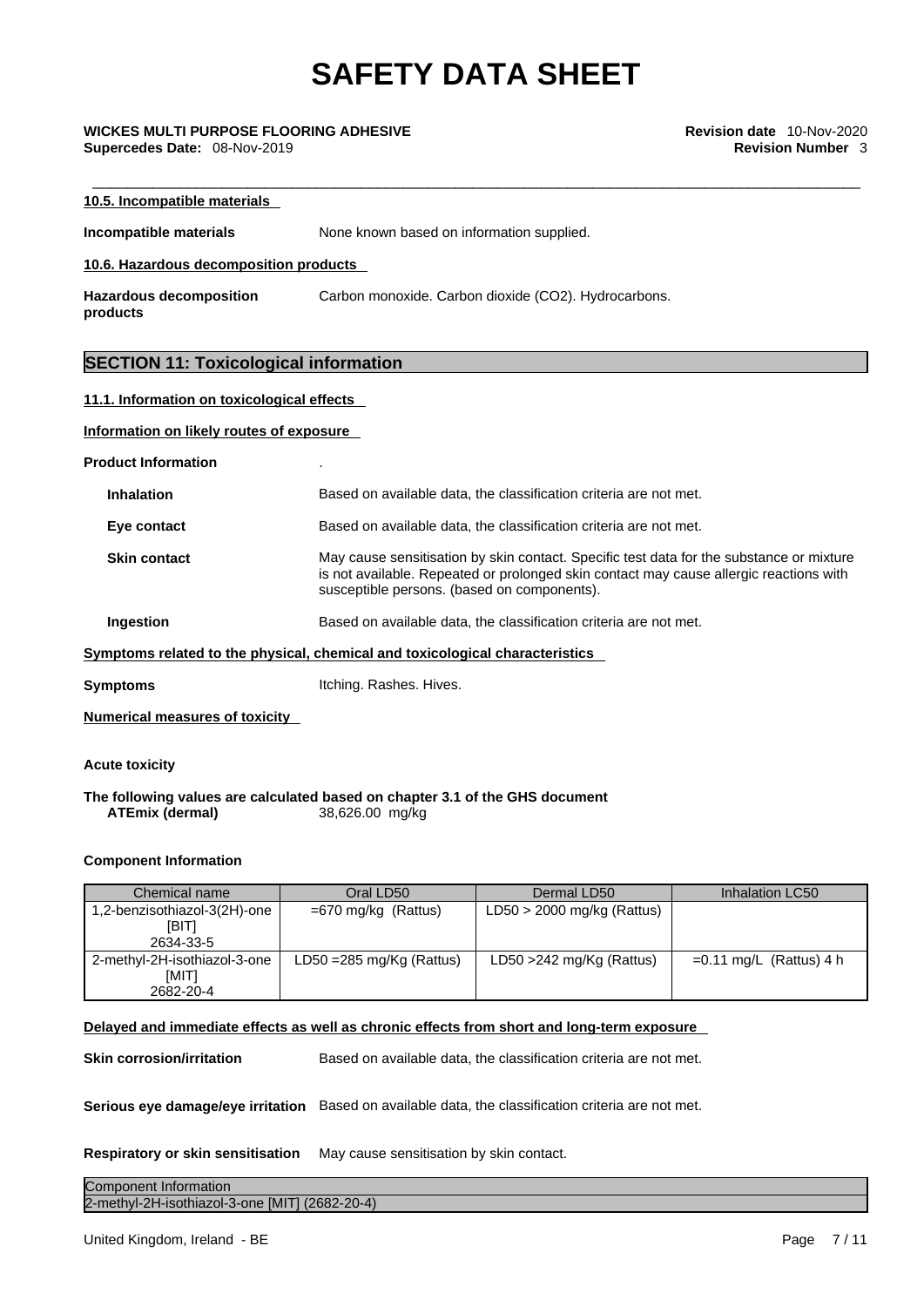## \_\_\_\_\_\_\_\_\_\_\_\_\_\_\_\_\_\_\_\_\_\_\_\_\_\_\_\_\_\_\_\_\_\_\_\_\_\_\_\_\_\_\_\_\_\_\_\_\_\_\_\_\_\_\_\_\_\_\_\_\_\_\_\_\_\_\_\_\_\_\_\_\_\_\_\_\_\_\_\_\_\_\_\_\_\_\_\_\_ **WICKES MULTI PURPOSE FLOORING ADHESIVE Revision date** 10-Nov-2020 **Supercedes Date:** 08-Nov-2019 **Revision Number** 3

| Method                                   | <b>Species</b>                                                    | Exposure route                                                    | Results     |  |  |
|------------------------------------------|-------------------------------------------------------------------|-------------------------------------------------------------------|-------------|--|--|
| OECD Test No. 406: Skin<br>Sensitisation | Guinea pig                                                        | Dermal                                                            | Sensitizing |  |  |
| <b>Germ cell mutagenicity</b>            |                                                                   | Based on available data, the classification criteria are not met. |             |  |  |
| Carcinogenicity                          |                                                                   | Based on available data, the classification criteria are not met. |             |  |  |
| <b>Reproductive toxicity</b>             |                                                                   | Based on available data, the classification criteria are not met. |             |  |  |
| <b>STOT - single exposure</b>            | Based on available data, the classification criteria are not met. |                                                                   |             |  |  |
| <b>STOT - repeated exposure</b>          | Based on available data, the classification criteria are not met. |                                                                   |             |  |  |
| <b>Aspiration hazard</b>                 | Based on available data, the classification criteria are not met. |                                                                   |             |  |  |

## **SECTION 12: Ecological information**

## **12.1. Toxicity**

## **Ecotoxicity** .

| Chemical name           | Algae/aquatic                   | <b>Fish</b>         | Toxicity to    | Crustacea       | M-Factor | M-Factor    |
|-------------------------|---------------------------------|---------------------|----------------|-----------------|----------|-------------|
|                         | plants                          |                     | microorganisms |                 |          | (long-term) |
| 1,2-benzisothiazol-3(2  | EC50 3Hr                        | LC50 (96hr)         |                | EC50(48hr) 2.94 |          |             |
| H)-one [BIT]            | 13 <sub>mq</sub> /I             | $2.15$ mg/l         |                | mg/l (Daphnia   |          |             |
| 2634-33-5               | (activated                      | Cyprinodon          |                | Magna) OECD     |          |             |
|                         | sludge) (OECD                   | variegatus EPA      |                | 202             |          |             |
|                         | 209)                            | 540/9-85-006        |                |                 |          |             |
| 2-methyl-2H-isothiazol- | EC50 (72hr)                     | EC50 (96hr)         |                | EC50 (48hr)     | 10       |             |
| 3-one [MIT]             | $0.157 \text{ mg/l}$            | $5.71 \text{ mq/l}$ |                | 1.68 mg/l       |          |             |
| 2682-20-4               | (Pseudokirchner   (Oncorhynchus |                     |                | (Daphnia)       |          |             |
|                         | iella                           | mykiss) OECD        |                | (OECD 202)      |          |             |
|                         | subcapitata)                    | 203                 |                |                 |          |             |
|                         | (OECD 201)                      |                     |                |                 |          |             |

## **12.2. Persistence and degradability**

## **Persistence and degradability** No information available.

| <b>Component Information</b><br>2-methyl-2H-isothiazol-3-one [MIT] (2682-20-4)                          |  |                          |                                    |  |
|---------------------------------------------------------------------------------------------------------|--|--------------------------|------------------------------------|--|
|                                                                                                         |  |                          |                                    |  |
| <b>OECD Test No. 308: Aerobic and</b><br>Anaerobic Transformation in<br><b>Aquatic Sediment Systems</b> |  | Half-life                | $1.28 - 2.1$ days                  |  |
| OECD Test No. 309: Aerobic<br>Mineralization in Surface Water -<br>Simulation Biodegradation Test       |  | biodegradation Half-life | Readily biodegradable 4.1<br>ldays |  |

## **12.3. Bioaccumulative potential**

**Bioaccumulation** There is no data for this product.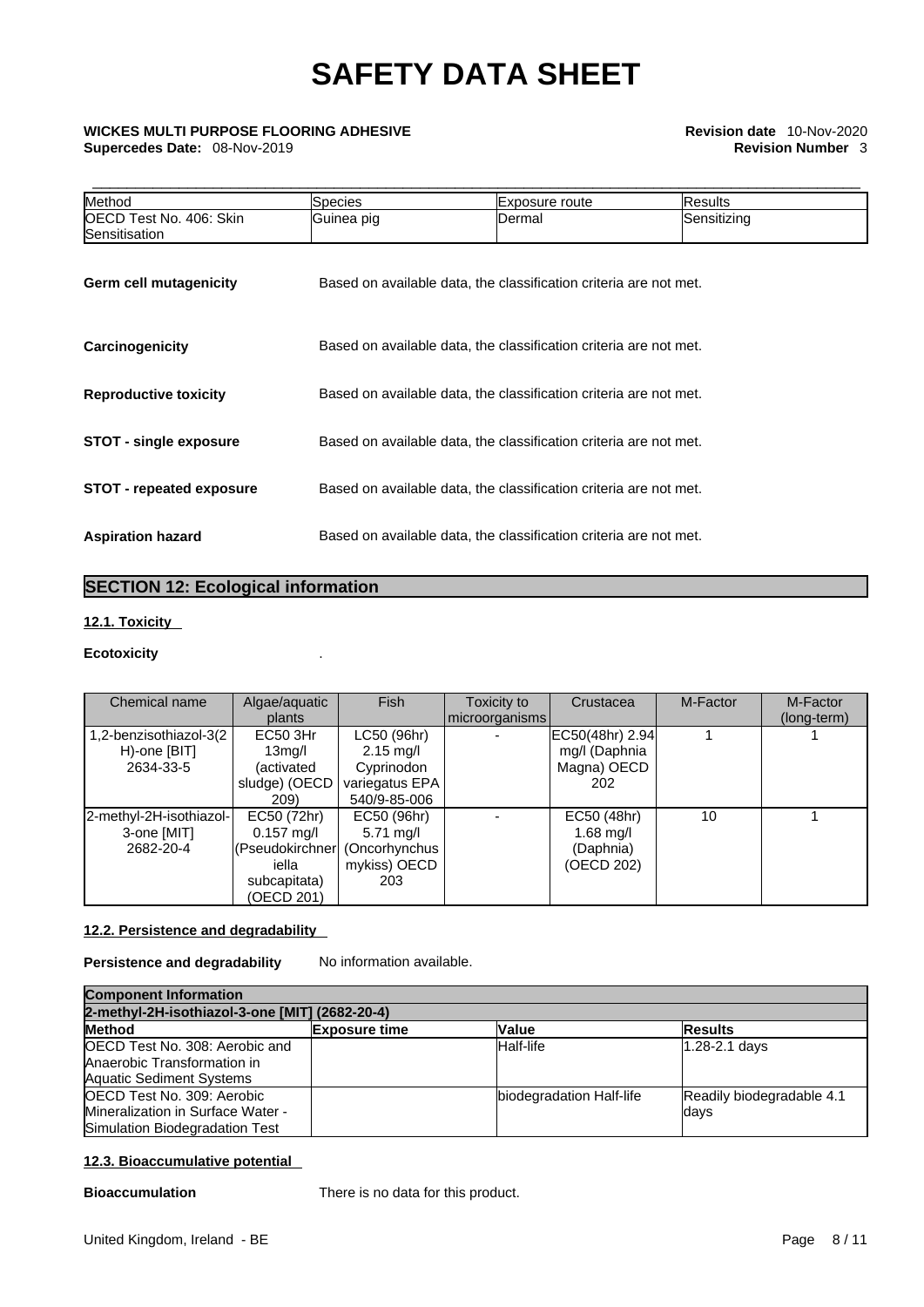## **Component Information**

| Chemical name                                   | <b>Partition coefficient</b> | Bioconcentration factor (BCF) |
|-------------------------------------------------|------------------------------|-------------------------------|
| 1,2-benzisothiazol-3(2H)-one [BIT]<br>2634-33-5 |                              | 6.95                          |
| 2-methyl-2H-isothiazol-3-one [MIT]<br>2682-20-4 | $-0.32$                      | 3.16                          |

## **12.4. Mobility in soil**

**Mobility in soil** No information available.

## **12.5. Results of PBT and vPvB assessment**

**PBT and vPvB assessment** The components in this formulation do not meet the criteria for classification as PBT or vPvB. .

| Chemical name                                   | PBT and vPvB assessment         |
|-------------------------------------------------|---------------------------------|
| 1,2-benzisothiazol-3(2H)-one [BIT]<br>2634-33-5 | The substance is not PBT / vPvB |
| 2-methyl-2H-isothiazol-3-one [MIT]<br>2682-20-4 | The substance is not PBT / vPvB |

## **12.6. Other adverse effects**

**Other adverse effects** No information available.

## **SECTION 13: Disposal considerations**

## **13.1. Waste treatment methods**

| Waste from residues/unused<br>products | Dispose of contents/container in accordance with local, regional, national, and<br>international regulations as applicable. |
|----------------------------------------|-----------------------------------------------------------------------------------------------------------------------------|
| Contaminated packaging                 | Do not reuse empty containers. Handle contaminated packages in the same way as the<br>product itself.                       |
| <b>Other information</b>               | Waste codes should be assigned by the user based on the application for which the<br>product was used.                      |

## **SECTION 14: Transport information**

|             | Land transport (ADR/RID)        |                |  |  |
|-------------|---------------------------------|----------------|--|--|
|             | 14.1 UN number or ID number     | Not regulated  |  |  |
|             | 14.2 Proper Shipping Name       | Not regulated  |  |  |
|             | 14.3 Transport hazard class(es) | Not regulated  |  |  |
|             | 14.4 Packing group              | Not regulated  |  |  |
|             | 14.5 Environmental hazards      | Not applicable |  |  |
|             | <b>14.6 Special Provisions</b>  | <b>None</b>    |  |  |
| <b>IMDG</b> |                                 |                |  |  |
|             |                                 |                |  |  |
|             | 14.1 UN number or ID number     | Not regulated  |  |  |
|             | 14.2 Proper Shipping Name       | Not regulated  |  |  |
|             | 14.3 Transport hazard class(es) | Not regulated  |  |  |
|             | 14.4 Packing group              | Not regulated  |  |  |
|             | 14.5 Marine pollutant           | NP             |  |  |
|             | <b>14.6 Special Provisions</b>  | None           |  |  |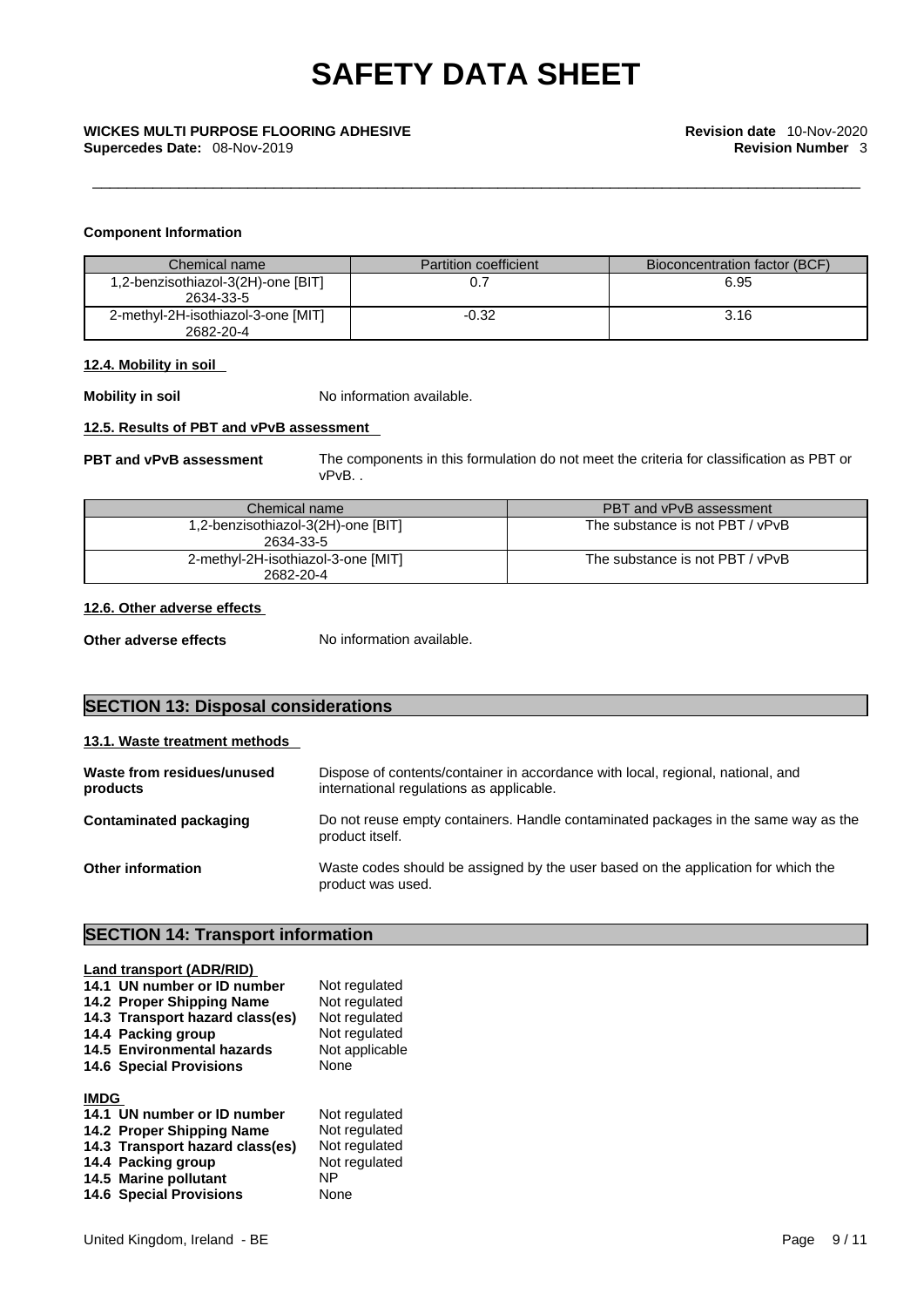## \_\_\_\_\_\_\_\_\_\_\_\_\_\_\_\_\_\_\_\_\_\_\_\_\_\_\_\_\_\_\_\_\_\_\_\_\_\_\_\_\_\_\_\_\_\_\_\_\_\_\_\_\_\_\_\_\_\_\_\_\_\_\_\_\_\_\_\_\_\_\_\_\_\_\_\_\_\_\_\_\_\_\_\_\_\_\_\_\_ **WICKES MULTI PURPOSE FLOORING ADHESIVE Revision date** 10-Nov-2020 **Supercedes Date:** 08-Nov-2019 **Revision Number** 3

### **14.7 Transport in bulk according to Annex II of MARPOL and the IBC Code** Not applicable

### **Air transport (ICAO-TI / IATA-DGR) 14.1 UN number or ID number** Not regulated **14.2 Proper Shipping Name** Not regulated

| 14.2 FIODER SHIPPING NAME       | <b>INULTEGUIALEU</b> |
|---------------------------------|----------------------|
| 14.3 Transport hazard class(es) | Not regulated        |
| 14.4 Packing group              | Not regulated        |
| 14.5 Environmental hazards      | Not applicable       |
| <b>14.6 Special Provisions</b>  | None                 |

## **Section 15: REGULATORY INFORMATION**

## **15.1. Safety, health and environmental regulations/legislation specific for the substance or mixture**

## **European Union**

Take note of Directive 98/24/EC on the protection of the health and safety of workers from the risks related to chemical agents at work

Check whether measures in accordance with Directive 94/33/EC for the protection of young people at work must be taken.

Take note of Directive 92/85/EC on the protection of pregnant and breastfeeding women at work

## **Registration, Evaluation, Authorization, and Restriction of Chemicals (REACh) Regulation (EC 1907/2006)**

## **SVHC: Substances of Very High Concern for Authorisation:**

This product does not contain candidate substances of very high concern at a concentration  $>=0.1\%$  (Regulation (EC) No. 1907/2006 (REACH), Article 59)

## **EU-REACH (1907/2006) - Annex XVII - Substances subject to Restriction**

This product does not contain substances subject to restriction (Regulation (EC) No. 1907/2006 (REACH), Annex XVII).

## **Substance subject to authorisation per REACH Annex XIV**

This product does not contain substances subject to authorisation (Regulation (EC) No. 1907/2006 (REACH), Annex XIV)

**Ozone-depleting substances (ODS) regulation (EC) 1005/2009** Not applicable

### **Persistent Organic Pollutants** Not applicable

## **National regulations**

## **15.2. Chemical safety assessment**

Chemical Safety Assessments have been carried out by the Reach registrants for substances registered at >10 tpa. No Chemical Safety Assessment has been carried out for this mixture

## **SECTION 16: Other information**

## **Key or legend to abbreviations and acronyms used in the safety data sheet**